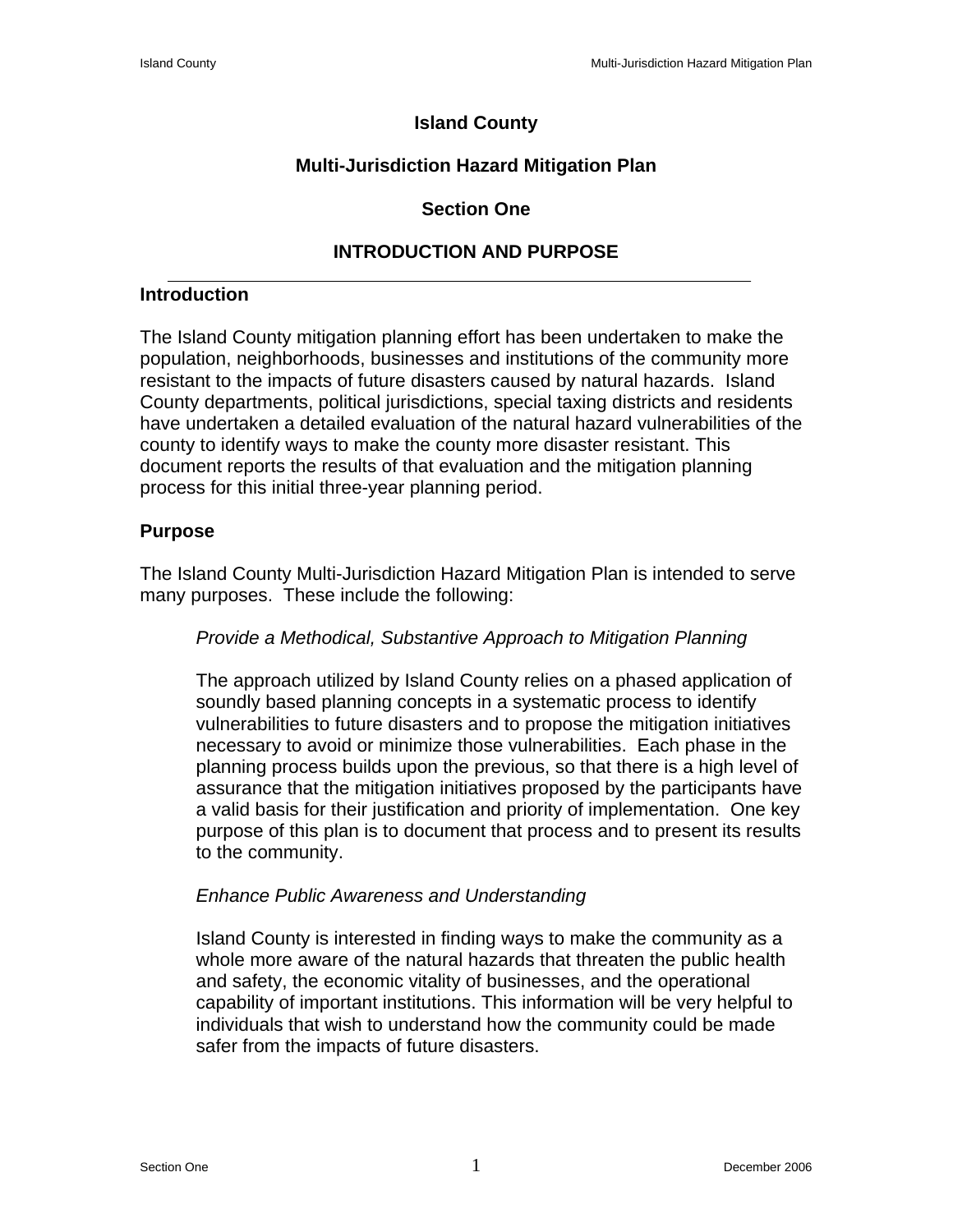The planning effort includes a public information and interaction objective whose purpose is to provide information and education regarding ways to be more protected from the impacts of future disasters. The planning effort has been active in communicating with the public and engaging interested members of the community to participate in the planning process. This document, and the analyses contained herein, is the principal information resource for this activity.

#### *Create a Decision Tool for Management*

The Island County Multi-Jurisdiction Mitigation Plan provides information needed by the managers and leaders of local government, business and industry, community associations and other key institutions and organizations to take actions to address vulnerabilities to future disaster. It also provides proposals for specific projects and programs that are needed to eliminate or minimize those vulnerabilities.

These proposals, called "mitigation initiatives" in the plan, have been justified on the basis of their need to address an identified problem or vulnerability, economic benefits using a uniform analysis, and prioritized for implementation using standard criteria. This approach is intended to provide a decision tool for participating jurisdictions and associations to answer why scarce financial resources should be used for the proposed initiatives, the priority of implementation, and the economic and public benefits of doing so.

#### *Promote Compliance with State and Federal Program Requirements*

There are a number of state and federal grant programs, policies, and regulations that encourage or mandate local governments to develop and maintain a comprehensive hazard mitigation plan. A hazard mitigation plan is specifically required under the Code of Federal Regulation (CFR) 44, Section 201.6,and Section 322, "Local Mitigation Plans," to qualify the participating jurisdictions for Pre Disaster Mitigation (PDM) Program and Hazard Mitigation Grant Program eligibility.

This plan is specifically intended to assist local governments, special tax jurisdictions, and some not for profit private organizations in complying with Federal law and other requirements and to enable the jurisdictions to more fully and quickly respond to state and federal mitigation-related project funding opportunities. The plan defines, justifies and prioritizes mitigation initiatives that have been formulated through a valid hazard analysis and vulnerability assessment process. For this reason, the participating organizations are better prepared to more quickly and easily develop the necessary grant application materials for seeking state and federal funding.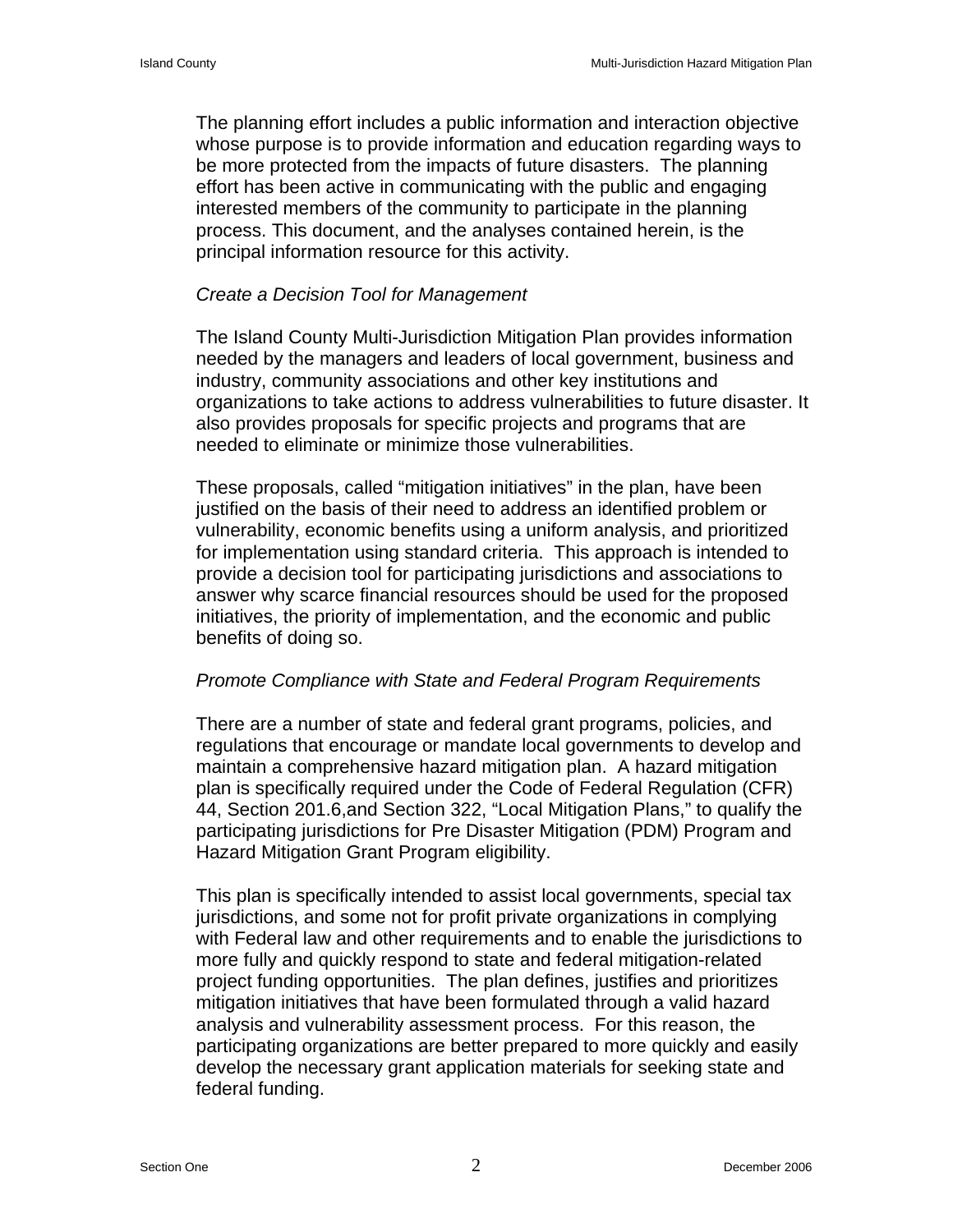# *Enhance Local Policies for Hazard Mitigation Capability*

A component of the hazard mitigation planning process is the analysis of the existing policy, program and regulatory basis for control of growth and development. This process involved cataloging the current mitigationrelated policies of local government so that they can be compared to the hazards that threaten the county and participating jurisdictions. When the risks of specific hazards are not adequately addressed in county or municipal policy or regulatory framework, the impacts of future disasters can be even more severe.

The planning process utilized by the Island County DEM involved research and detailed comparison of county and municipal policy and ordinances. This comparison provides a first level of screening that identifies where adequate policy and controls already exist. With this completed, the county and participating jurisdictions can move on to those areas where new policy, controls, or program initiatives should be introduced.

# *Assure Inter-Jurisdictional Coordination of Mitigation-Related Programming*

A key purpose of the planning process utilized by Island County is to ensure that proposals for mitigation initiatives are shared with, reviewed by, and coordinated among the participating jurisdictions. In this way, there is greater assurance that mitigation initiatives proposed by one jurisdiction will when implemented be compatible with the interests of adjacent jurisdictions and unlikely to duplicate or interfere with mitigation initiatives proposed by others.

A well-coordinated mitigation planning process will prevent duplication of effort and costly repetitive work by each jurisdiction. This planning process means that mitigation initiatives, regardless of their origin, would be coordinated among all of the participants prior to their inclusion in the plan.

## *Create Jurisdiction-Specific Hazard Mitigation Plans for Implementation*

A key purpose of the Island County Multi-Jurisdiction Hazard Mitigation Plan is to provide local jurisdictions with an action plan that can be easily adopted and implemented pursuant to appropriate authorities and responsibilities. It is the intent of the implementing section of the Code of Federal Regulation that participating Island County jurisdictions adopt this plan, add their specific requirements and initiatives, and avoid duplication of the entire planning effort once the plan is approved by the State of Washington and FEMA Region X.